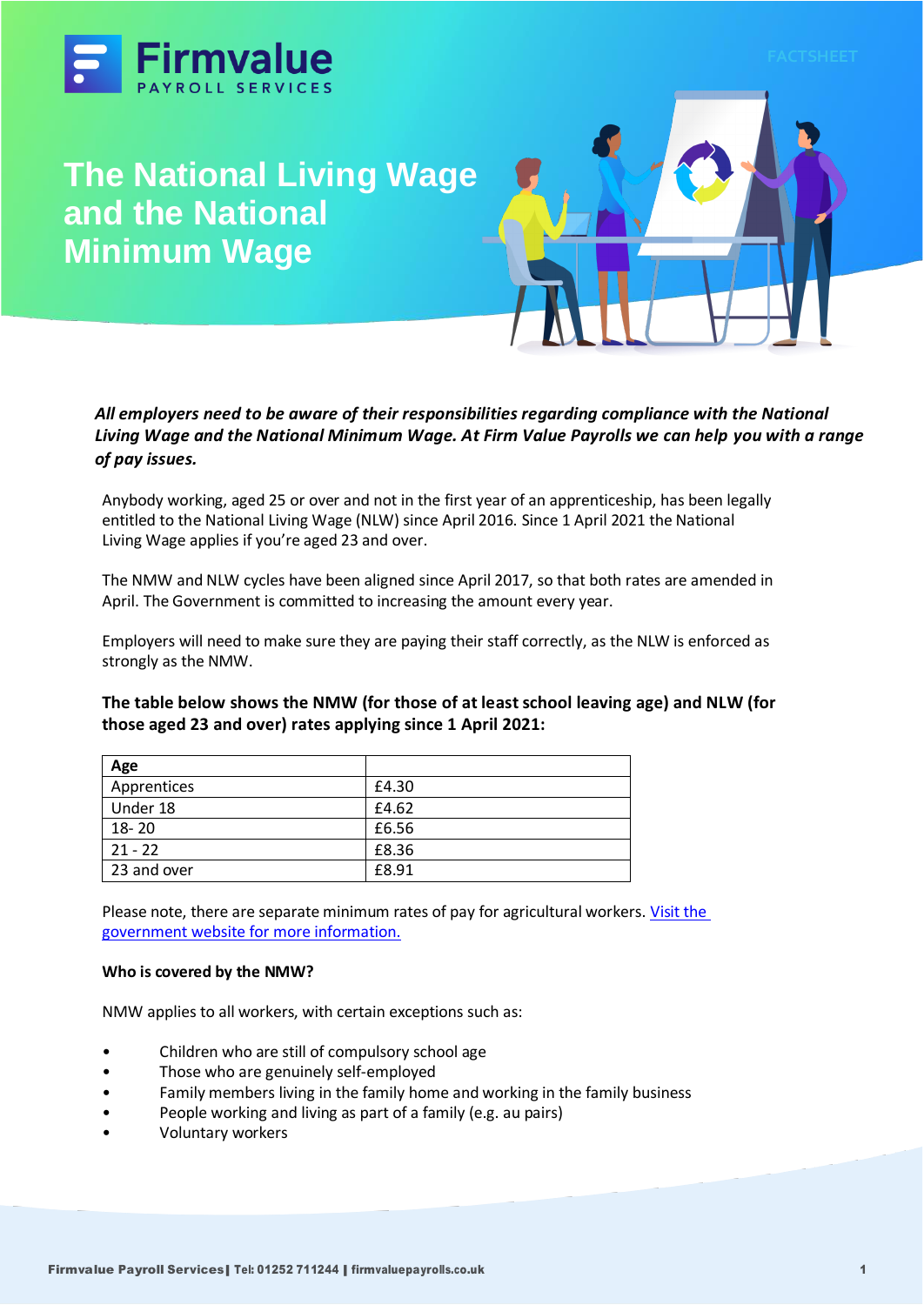#### **How is the NMW calculated?**

The Regulations set out a rather complex procedure detailing the calculation of the NMW. Benefits in kind, expenses, certain allowances and most deductions are not included. Enhanced payments for particular work will not count, but incentive or profit related payments will be included.

#### **What working time counts for NMW?**

Job-related travelling and training time is included. Periods of holiday or absence do not count (even though holiday pay is now obligatory), nor does time taken as rest breaks or industrial action.

#### **What if the pay is not time-related?**

Piece workers and other non-time workers (e.g. pub landlords) may come to an agreement with their employer about a fair estimate of hours.

#### **What about Family Businesses?**

Although there is an exemption for family members working in the family business, the regulations specifically refer to the employer's family. If the family business (i.e. the employer) is a limited company, then it does not have a family. Even if the family business operates as a sole trade or partnership, the only family members exempted are those who actually live at home.

# **What about Company Directors?**

In common law, company directors are classed as office holders and can do work and be paid for it in that capacity. This is true no matter what sort of work they do and how it is rewarded. The NMW does not apply to office holders, unless they also have contracts which make them workers.

It is unlikely that a company director will have an implied contract which makes him a worker. The rights and duties of an office are defined by that office, and it exists independently of the person who fills it. Directors can be removed from their office by a simple majority of the votes cast at a general meeting of the company. This contrasts with the rights and duties of an employee which are defined in a contract of employment.

# **What records have to be kept?**

For workers earning in excess of £12,000 per year, employers simply have to keep sufficient records to demonstrate that the NMW has been paid. For workers earning less than £12,000 per year, full details of the NMW calculation must be kept.

Records should be kept for six years.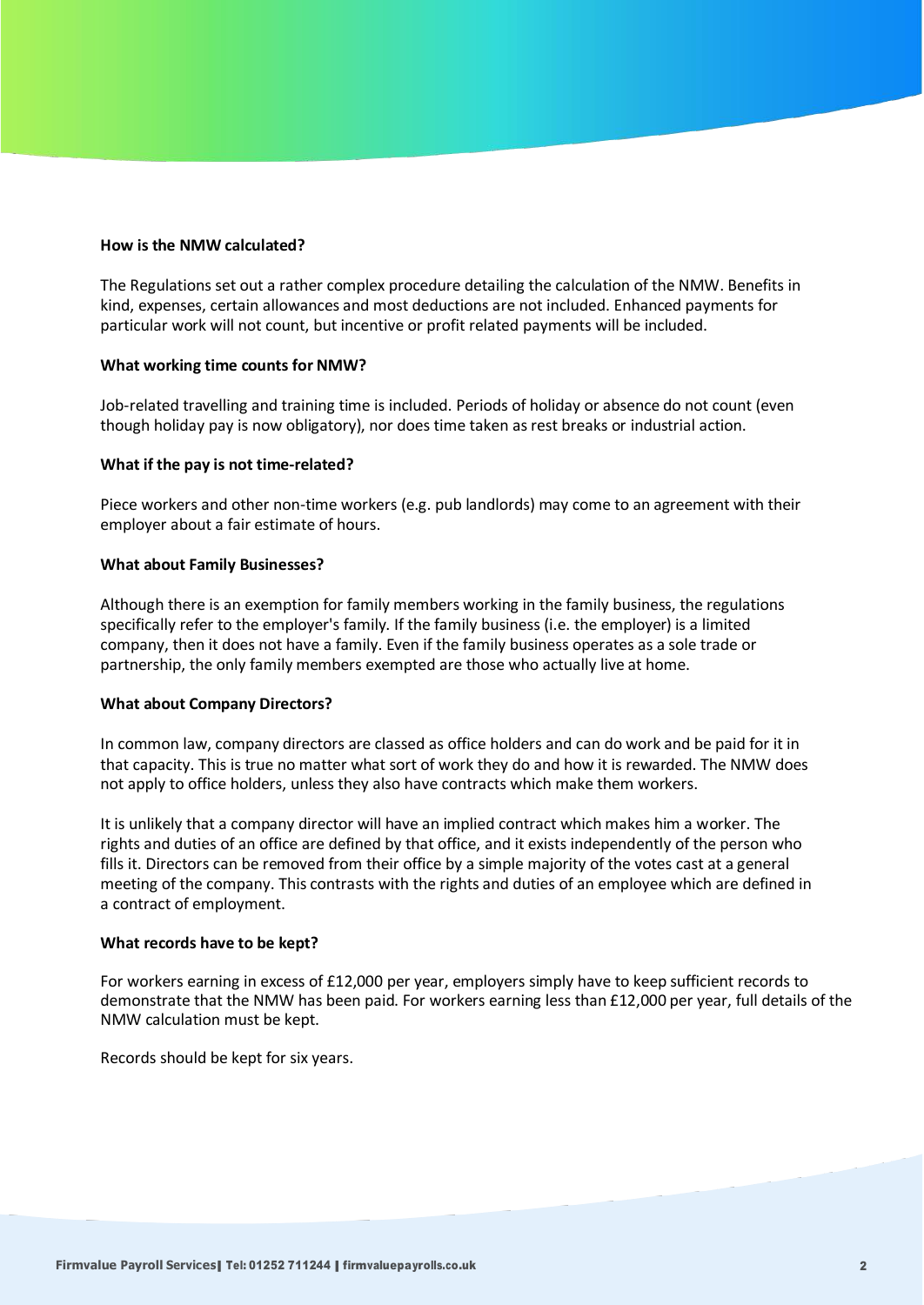#### **What rights does the worker have?**

Individuals have the right to apply to a court or tribunal for non-payment of the NMW. They are also protected from suffering any loss for such proceedings.

Confidential help and advice on the NMW is available from the Pay and Work Rights Helpline: 0300 123 1100. Callers can be assisted in over 100 different languages. These lines take complaints from workers, employers and third parties.

# **Criminal Offences**

There are six criminal offences relating to the NMW:

- 1. Refusal or wilful neglect to pay the NMW
- 2. Failing to keep or preserve the NMW records
- 3. Causing or allowing a false entry to be made in the NMW records
- 4. Producing or furnishing false records or information
- 5. Intentionally delaying or obstructing a compliance officer
- 6. Refusing or neglecting to answer questions, give information or produce documents to a compliance officer

The fine on conviction for each offence is up to £20,000 where tried in the magistrates' court (or the Scottish equivalent). The most serious criminal cases are triable in the Crown Court (or Scottish equivalent). This means that employers who deliberately fail to pay the NMW may face a potentially unlimited fine.

#### **Enforcement**

The main means of enforcing the NMW are through:

- Compliance officers of HM Revenue & Customs (HMRC)
- Agricultural wages inspectors for the NMW in the agricultural sector (and the agricultural minimum wage)
- Claims by workers before tribunals and courts

HMRC compliance officers will act in response to complaints that an employer is not paying the NMW - whether the complaint is by workers or others. They will also investigate where there may be a risk of non-payment. Since 6 April 2009, HMRC has been able to use the search and seize powers in the Police and Criminal Evidence Act 1984 when investigating criminal offences under the National Minimum Wage Act 1998. Officers may carry out inspections of employers at any time. There is no requirement to provide reasons for an inspection. They must show an identity document on request and have considerable powers to obtain information.

#### **Notice of underpayment**

If a compliance officer believes that an employer has failed to pay at least the NMW to a worker, the officer may serve a notice of underpayment, requiring the employer to:

Repay arrears of the NMW to each worker named on the notice